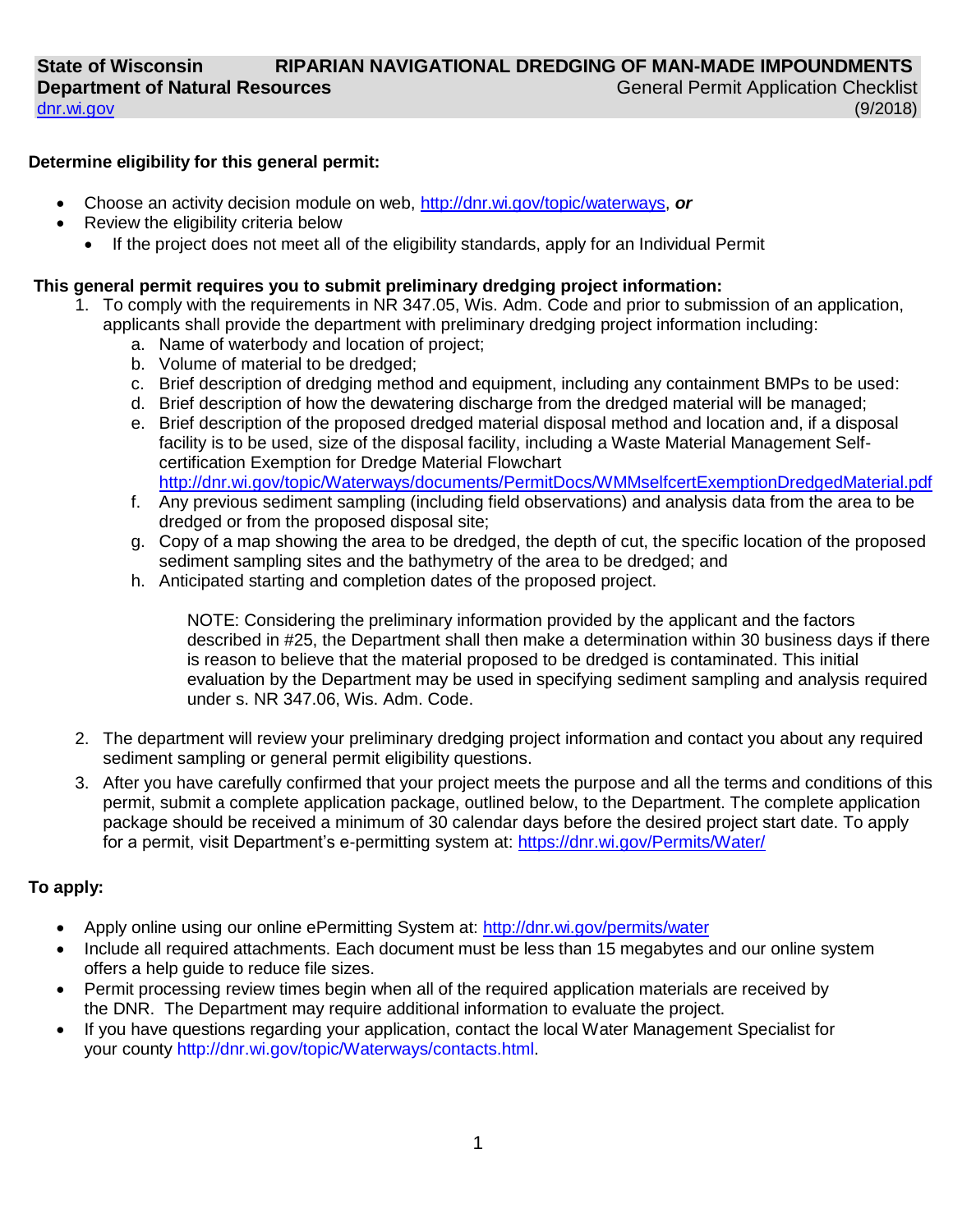#### **State of Wisconsin Department of Natural Resources** [dnr.wi.gov](http://dnr.wi.gov/)  **RIPARIAN NAVIGATIONAL DREDGING OF MAN-MADE IMPOUNDMENTS** General Permit Application Checklist (9/2018)

# **Please note, prior to starting any work at the project site, you are responsible for:**

- Obtaining all necessary local (e.g. city, town, village or county) permits. • Obtaining U.S. Army Corps of Engineer permits or approvals
- <http://www.mvp.usace.army.mil/Missions/Regulatory.aspx> for more information about the U.S. Army Corps of Engineers.
- Obtaining any other applicable state permits. In order to determine whether any other state permits are required, use WDNR's decision module at [http://dnr.wi.gov/topic/waterways.](http://dnr.wi.gov/topic/waterways)

**Required attachments** - Forms or documents you upload in our online ePermitting System

1. **Application form** - A complete, signed application form "Water Resources Application for Project Permits (WRAPP)" (Form 3500-053).

2. **Application fee** - Payment must be submitted through the ePermitting System as part of the application process. A list of fees can be found at [http://dnr.wi.gov/topic/waterways/documents/PermitDocs/feesheet.pdf.](https://dnr.wi.gov/topic/waterways/documents/permitdocs/feesheet.pdf)

3. **Ownership Documentation** - (i.e. copy of deed, land contract, current property tax statement/receipt). For group or association applicants, please provide ownership documentation for all applicants.

4. **Photographs** that clearly show the on-the-ground conditions of the existing project areas. Remember that too much snow cover or vegetation may obscure important details. If possible, have another person stand near the project area for size reference. Color images are preferred.

5. **Site Maps** that clearly illustrate the location and perimeter of the project site, and its relationship to nearby water resources (e.g. lakes, rivers, streams, wetlands), major landmarks and roads. Provide copies of relevant maps (e.g. wetland, aerial, topographical, soil, floodplain, or zoning maps), with the project location clearly identified. The Department offers a web mapping tool to assist in creating these maps at [http://dnr.wi.gov/topic/surfacewater/swdv/.](http://dnr.wi.gov/topic/surfacewater/swdv/)

6. **Plans and specifications** that show what you intend to do. Plan drawings should be clear and to scale. Be sure to draw all plans as accurately and detailed as possible. The Department reserves the right to require additional information to evaluate the project. Please refer to this sample drawing for assistance developing your plans and specifications, [http://dnr.wi.gov/topic/Waterways/sample\\_drawings/FishSticks.pdf.](http://dnr.wi.gov/topic/Waterways/sample_drawings/FishSticks.pdf)

7. **Narrative description** of your proposal on a separate page. Please include:

- What the project is, purpose of project, and need for the project
- How you intend to carry out the project, including methods, materials, and equipment
- Your proposed construction schedule and sequence of work
- What temporary and permanent erosion control measures will be used
- The location of any disposal area for dredged or excavated materials
- For disturbances or fill, provide a description of type, composition, and quality of materials
- How you plan to avoid, minimize and mitigate impacts to waterways
- Area (e.g. linear feet) impacted

8. **Endangered and Threatened Resources** - The applicant is not required, but is encouraged to request an endangered resources (ER) review letter before applying for the permit. Information on how to obtain a review can be found by visiting the website at [http://dnr.wi.gov/topic/ERReview/Review.html.](http://dnr.wi.gov/topic/ERReview/Review.html) The applicant can also visit the NHI Public Portal, [http://dnr.wi.gov/topic/ERReview/PublicPortal.html,](http://dnr.wi.gov/topic/ERReview/PublicPortal.html) to determine if a full ER Review is required. Read the 'What is an ER Preliminary Assessment and what do the results mean?' section to determine follow-up steps.

9. **Historical and Cultural Resources** - If you are aware there is a historical or cultural resource present, you are **required** to contact the Wisconsin State Historical Society to verify and receive documentation that the activity will not result in an adverse impact to these resources.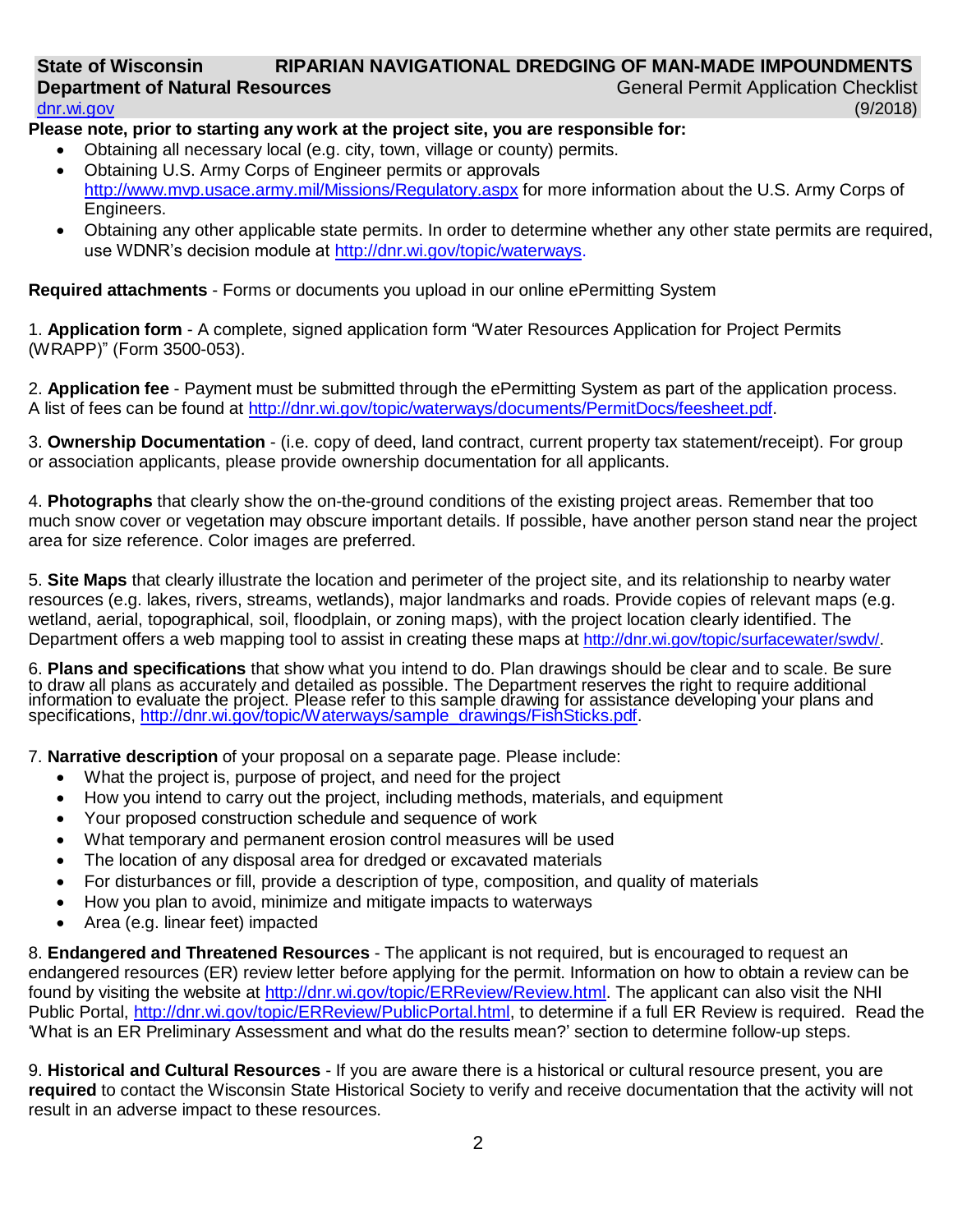#### **State of Wisconsin Department of Natural Resources RIPARIAN NAVIGATIONAL DREDGING OF MAN-MADE IMPOUNDMENTS** General Permit Application Checklist (9/2018)

[dnr.wi.gov](http://dnr.wi.gov/)

| <b>Eligibility criteria:</b>                                                                                      |  |
|-------------------------------------------------------------------------------------------------------------------|--|
| Your acceptance of coverage under this permit and your efforts to begin work on the project signify that you have |  |
| read, understood and agreed to follow all conditions of this permit.                                              |  |
| <b>General eligibility criteria</b>                                                                               |  |
| The dredging purpose is to allow the riparian owner, or owners, to navigate from the shoreline of their           |  |
| property to the line of navigation.                                                                               |  |
| The dredging is located exclusively within the riparian zone of the property owner or owners.                     |  |
| For each riparian property, the area of dredging must be limited to a navigation channel not exceeding            |  |
| 30 feet wide and not exceeding the "line of navigation" as measured during summertime low water                   |  |
| levels.                                                                                                           |  |
| For each riparian property, the amount of "dredged material" may not exceed 50 cubic yards annually               |  |
| and may not exceed 250 cubic yards during the 5-year approval of this general permit.                             |  |
| The dredging is for the removal of "unconsolidated sediment" comprised of clay, silt, sand or muck and            |  |
| shall be to improve or maintain navigation.                                                                       |  |
| The applicant is the riparian owner or has the permission of the riparian owner to dredge the bottom              |  |
| material. If there are multiple applicants, all applicants must be riparian owners or have permission of          |  |
| the riparian owners to dredge the bottom material.                                                                |  |
| If applicable, the applicant has permission from the flowage bed owner to dredge the bottom material. If          |  |
| there are multiple applicants, all applicants must have permission from all flowage bed owners to dredge          |  |
| the bottom material.                                                                                              |  |
|                                                                                                                   |  |
| The dredging may not be associated with any metallic or nonmetallic mining project.                               |  |
| Projects that propose in-water disposal of dredged materials are ineligible for this general permit.              |  |
| Native aquatic vegetation may be removed incidental to the dredging event for the purpose of improving            |  |
| navigation only under this general permit without needing an additional aquatic plant management                  |  |
| permit as required by Wis. Admin Code NR 109 provided that:                                                       |  |
| a) Removal of native aquatic vegetation is limited to a single area with a maximum width of 30 feet               |  |
| measured along the shoreline.                                                                                     |  |
| b) Any aids to navigation (e.g., piers, boatlifts) are located within that 30-foot wide zone or immediately       |  |
| adjacent to the zone.                                                                                             |  |
| Projects involving the lease or sale of any dredged material are not eligible for this general permit. The        |  |
| lease or sale of dredged material from a navigable lake or outlying water requires a dredging contract            |  |
| from the Department under Wis. Stats. s. 30.20(2)(a).                                                             |  |
| Proposed dredging cannot conflict with any Department approved lake management plan. See                          |  |
| http://dnr.wi.gov/lakes/grants/. Go to the Lake Protection and Classification Grants awarded link and             |  |
| select the Lake Management Plan in the Activity section.                                                          |  |
| Dredged material may not be temporarily or permanently placed within a wetland, floodway identified in            |  |
| a local floodplain zoning ordinance, or re-deposited below the "ordinary high water mark" of a navigable          |  |
| waterway.                                                                                                         |  |
| The project shall be conducted in a manner that prevents the dispersal of sediment away from the                  |  |
| project site. Temporary control measures such as turbidity barriers or silt curtains shall be used and            |  |
| shall be installed prior to dredging and removed from the waterbody when water on both sides of the               |  |
| curtain are visually equal. Any temporary control measures shall follow all state lighting requirements           |  |
| and may not obstruct navigation. You may need a "waterway marker permit" or aids to navigation if                 |  |
| dredging in a navigation channel or routinely used water route under Wis. Adm. Code NR 5.09.                      |  |
| Erosion control measures must meet or exceed the technical standards for erosion control approved by              |  |
| the department under Wis. Admin. Code subch. V of Ch. NR 151. Any area where topsoil is exposed                   |  |
| during construction must be immediately seeded and mulched to stabilize disturbed areas and prevent               |  |
| soils from being eroded and washed into the waterway. Note: These standards can be found at the                   |  |
| following website: http://dnr.wi.gov/topic/stormwater/standards/                                                  |  |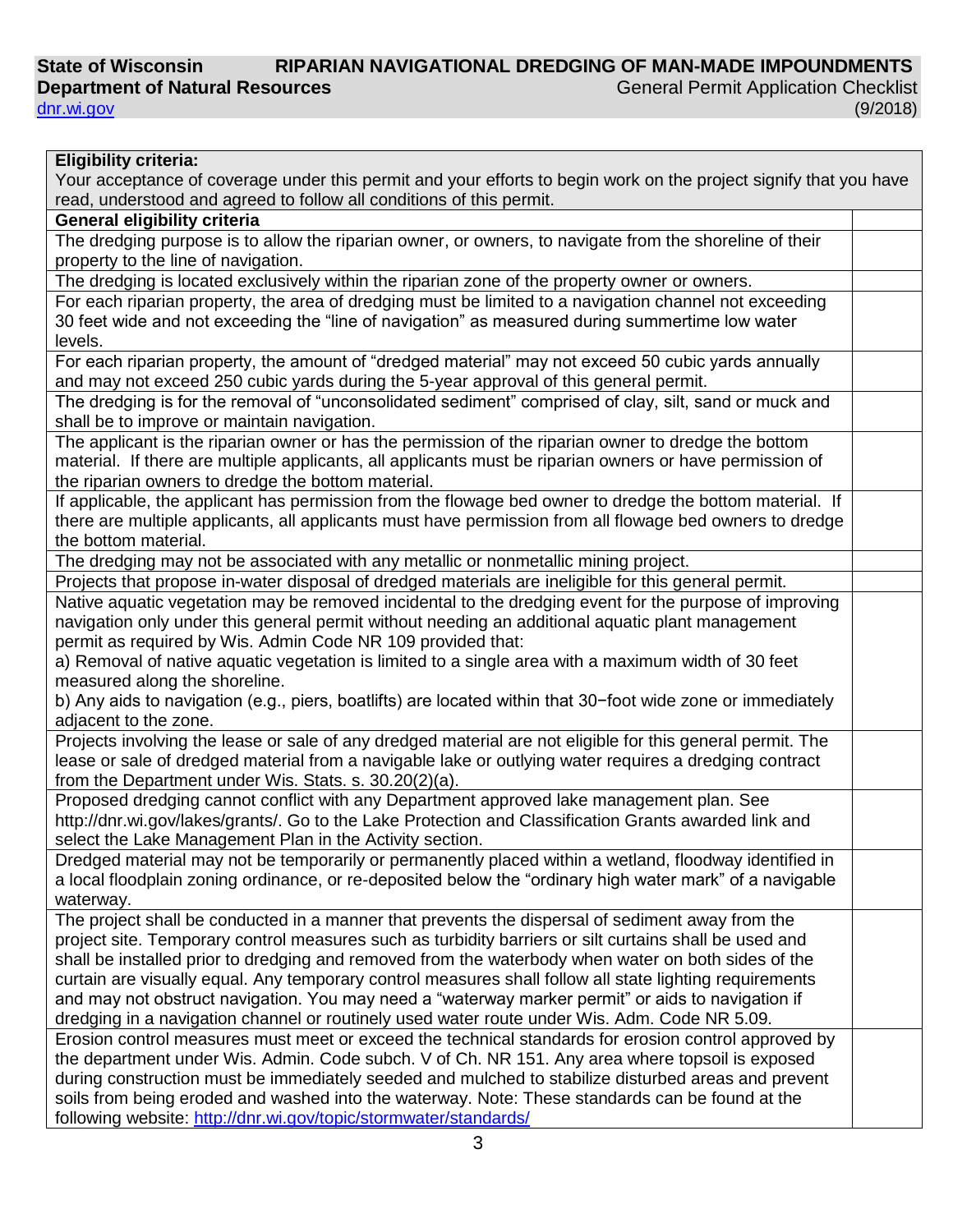#### **State of Wisconsin Department of Natural Resources RIPARIAN NAVIGATIONAL DREDGING OF MAN-MADE IMPOUNDMENTS** General Permit Application Checklist

## [dnr.wi.gov](http://dnr.wi.gov/) (9/2018) Dredging, including dewatering activities, shall be conducted to minimize objectionable deposits, as described in NR 102.04(1)(a) and (c), Wis. Adm. Code, of sediment to the maximum extent practicable. **Location and timing standards:** The project is located on an "inland," "man-made impoundment" or an "associated feature." Dredging may only remove unconsolidated sediments defined as primarily clays, silt, muck, and sand. Dredging may not occur in an area of primarily bedrock, cobble, rock and gravel. The project is located in a man-made impoundment with a watershed comprised of more than 30% combined agricultural and urban land use development based upon the Department's WiscLand dataset. To identify whether your project is located in a watershed that meets this standard, visit <https://dnr.wi.gov/topic/Waterways/construction/dredging.html> Removal of coarse woody debris, trees, and other fish and wildlife habitat structures authorized by the Department is prohibited. The dredging may not be located in a man-made impoundment that is identified as an outstanding or exceptional resource water under s. 281.15, an "area of special natural resource" interest as defined in Wis. Stat. §30.01(1am), or a "public rights feature" as defined in Wis. Admin Code NR 1.06(5). These waterways can be found on the SWDV at <https://dnrmaps.wi.gov/H5/?Viewer=SWDV&view=designated> The dredging may not be located in man-made impoundment having self-sustaining populations of walleye located in the ceded territory of the state where resource allocation rights are shared by sovereign tribes as defined in Wis. Adm. Code NR 1.07(4)(d). These waterways can be found on the SWDV at<http://dnr.wi.gov/topic/surfacewater/swdv/> and turn on the layer called "Walleye Waters" which is under the "Fisheries Management" layer. Projects that involve the removal of material from waters that were ammunition fall areas for gun ranges or projects that involve the removal of "hazardous waste" are ineligible for this general permit. Projects involving the removal of material where a sediment cap, cover, installed barrier or where other engineering controls have been installed as part of a federal or state environmental remediation to manage contaminated sediment are ineligible for this general permit. Examples of environmental remediation programs are the Comprehensive Environmental Response, Compensation, and Liability Act (CERCLA or Superfund), the Resource Conservation and Recovery Act (RCRA), Great Lakes Legacy Act, and a Spill Response under Wis. Stats. Ch. 292 or Wis. Admin. Code Ch. NR 700 or both. For sediment cap or cover information see SWIMS database at <http://dnr.wi.gov/topic/surfacewater/swims/> Fish Spawning. To minimize adverse impacts on fish movement, fish spawning, and egg incubation periods, the removal of material may not occur from March 1 through June 15. **NOTE:** The regional Department Fisheries Biologist may waive or modify these timing restrictions in writing. To request in writing a waiver or modification of fish spawning timing restrictions for your project please use the checklist listed as Appendix 1 and the Department website at: <http://dnr.wi.gov/topic/Waterways/contacts.html> to find the county contact for your project to send the requested information. **Contaminated and hazardous sediment eligibility standards** The applicant shall provide information about the potential for the proposed dredged material to contain "contaminated sediments" or "hazardous substances" if: a) The proposed dredging site is listed or immediately adjacent to a site on the Bureau for Remediation and Redevelopment Tracking System (BRRTS) website or other county, state, or federal web-based data system that tracks the presence of a contaminated properties. BRRTS database information can be found at [http://dnr.wi.gov/topic/Brownfields/WRRD.html,](http://dnr.wi.gov/topic/Brownfields/WRRD.html) or b) The Department advises the applicant that it has specific information that indicates the potential that "contaminated sediments" or "hazardous substances" may be present in proposed area to be dredged and there is a need to verify if contamination is present and at what concentrations. **Note**: There may be cases where the Department already has specific information about the presence of contaminated sediments or hazardous substances in a waterbody and may not require additional sampling. Specific information required by the Department could include but is not limited to: